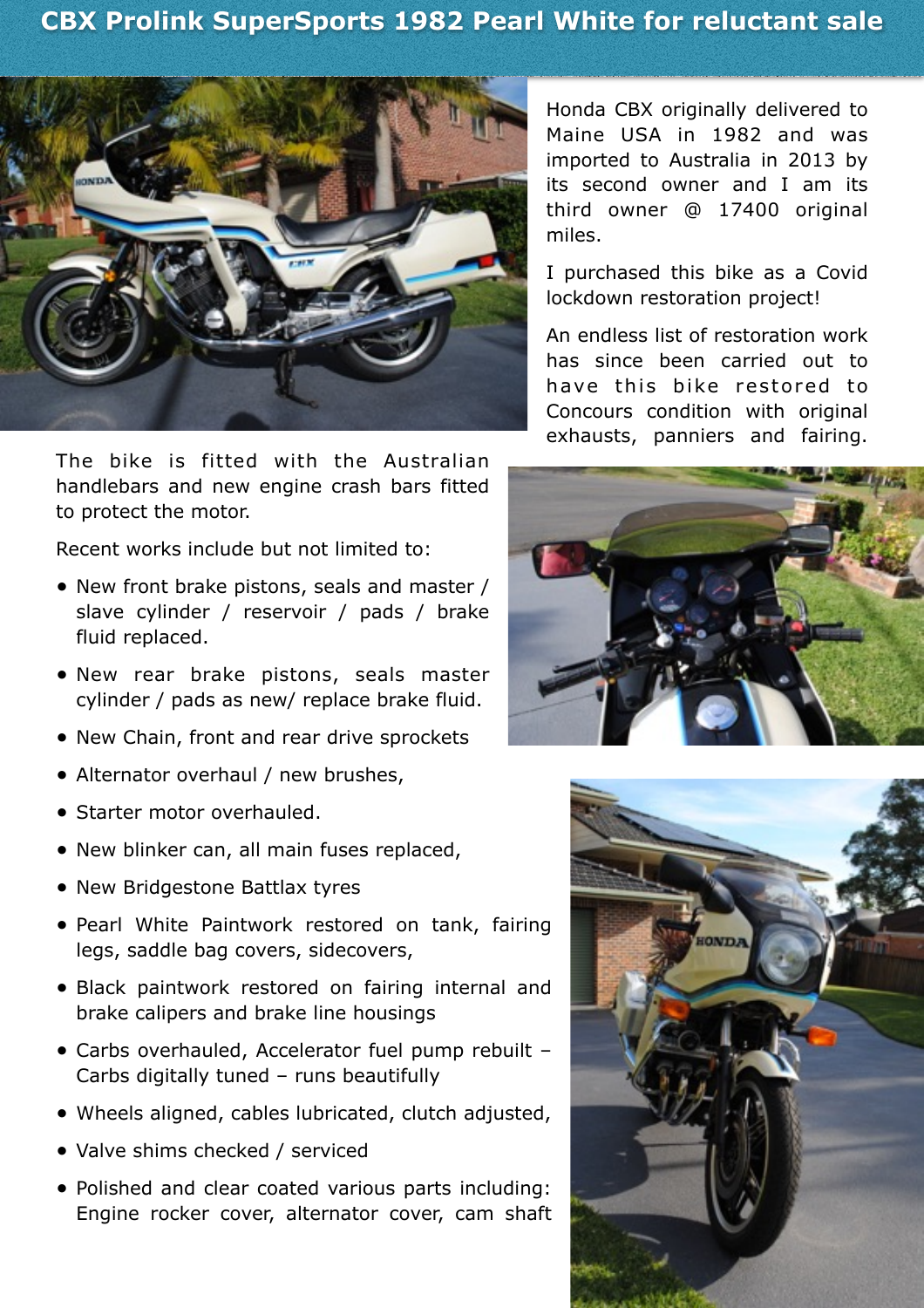end plate discs  $(4)$ , 2 embossed Honda side covers. Repolish carb tops and clear coat \*6

- Numerous gaskets and O rings replaced,
- New air and Oil filters, Sump plate removed and filter mesh cleaned
- Replaced fuel lines, added clear re-useable fuel filter, cleaned fuel cock and tank
- Replaced spark plugs, checked and serviced plug leads,
- Fit quick connect battery charging socket

Bike inspected and placed on historic rego April 2022 and was recently inspected by Shannons re an auction reserve / insurance valuation price circa \$35-40K.

This bike is in excellent condition. More pictures follow below.

If interested please call **Bruce** on **0408 117 221**.



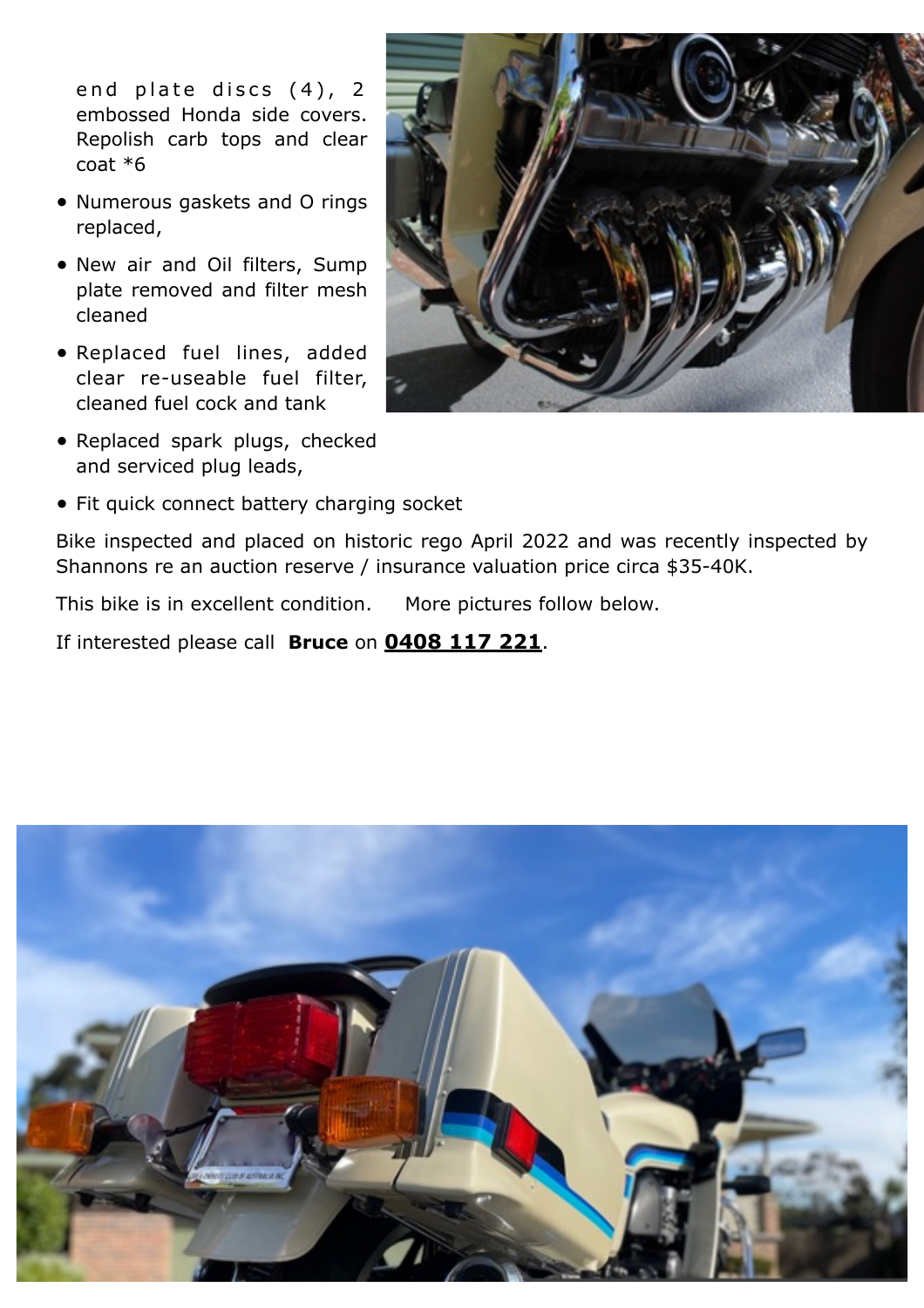

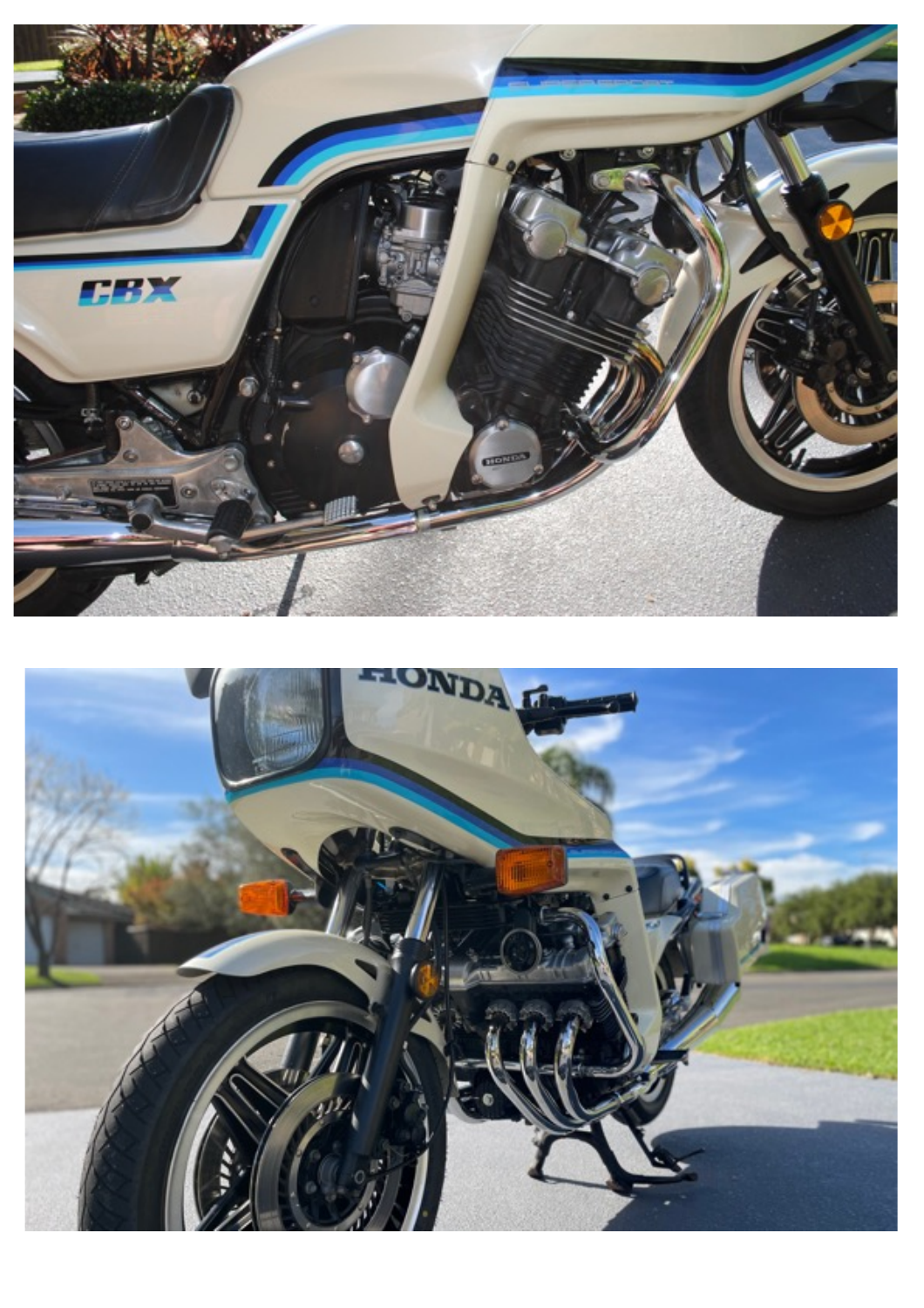